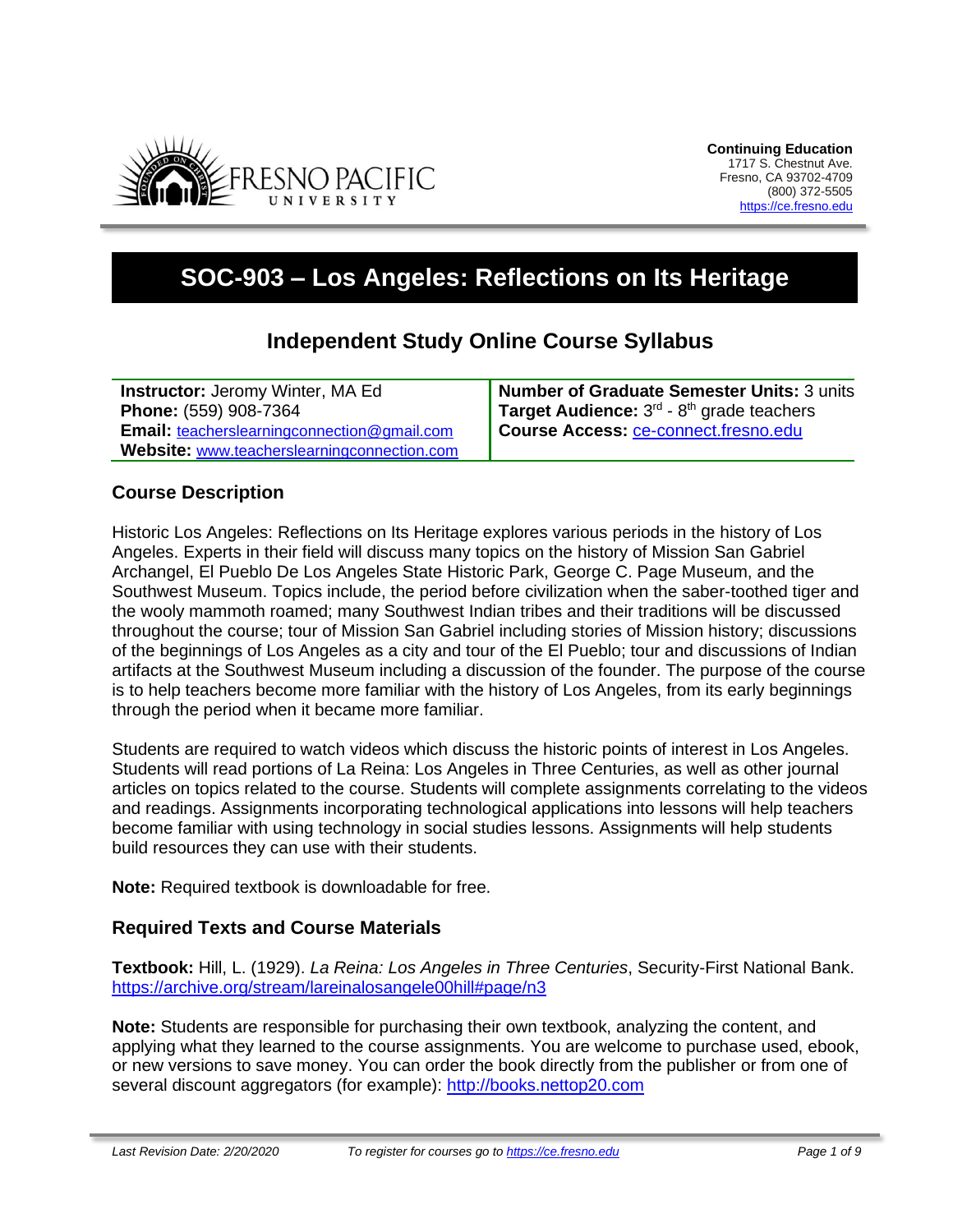**Online Resources:** Relevant online resources that support the course content and encourage further investigation will be available throughout the course assignments. Active hyperlinks are utilized throughout the course and will link to the appropriate information when clicked. These include videos, podcasts, worksheets, online activities, journal articles and other resources.

**Moodle:** Moodle is a web-based learning management system used to support flexible teaching and learning in both face-to-face and distance courses (e-learning). [https://moodle.org](https://moodle.org/) // <https://moodle.org/demo> // [https://docs.moodle.org](https://docs.moodle.org/)

# **Course Dates**

Self-paced; students may enroll at any time and take up to one year, from the date of registration, to complete assignments. Students may complete assignments in no less than three weeks for a 3 unit course (one week per unit).

# **National Standards Addressed in This Course**

#### **National Board for Professional Teaching Standards (NBPTS)**

[\(http://www.nbpts.org/standards-five-core-propositions/\)](http://www.nbpts.org/standards-five-core-propositions/)

First published in 1989 and updated in 2016, *[What Teachers Should Know and Be Able to Do](http://www.accomplishedteacher.org/)* articulates the National Board's Five Core Propositions for teaching. The Five Core Propositions comparable to medicine's Hippocratic Oath — set forth the profession's vision for accomplished teaching. Together, the propositions form the basis of all National Board Standards and the foundation for National Board Certification. Course assignments have been designed so students can demonstrate excellence against these professional teaching standards whenever possible.

- Proposition 1: Teachers are committed to students and their learning
- Proposition 2: Teachers know the subject they teach and how to teach those subjects to students
- Proposition 3: Teachers are responsible for managing and monitoring student learning
- Proposition 4: Teachers think systematically about their practice and learn from experience
- Proposition 5: Teachers are members of learning communities

### **Common Core State Standards (CCSS)** [\(www.corestandards.org\)](http://www.corestandards.org/)

The Common Core State Standards provide a consistent, clear understanding of what students are expected to learn, so teachers and parents know what they need to do to help them. The standards are designed to be robust and relevant to the real world, reflecting the knowledge and skills that our young people need for success in college and careers. With American students fully prepared for the future, our communities will be best positioned to compete successfully in the global economy.

College and Career Readiness Anchor Standards define what students should understand and be able to do by the end of each grade span.

Common Core Language Arts Standards addressed in this course include:

- Reading for Literature (RL): K-8, 9-10, and 11-12
- Reading for Information (RI): K-8, 9-10, and 11-12
- Writing (W): K-8, 9-10, and 11-12
- Speaking and Listening (SL): K-8, 9-10, and 11-12
- English Language Arts Standards (L): K-8, 9-10, and 11-12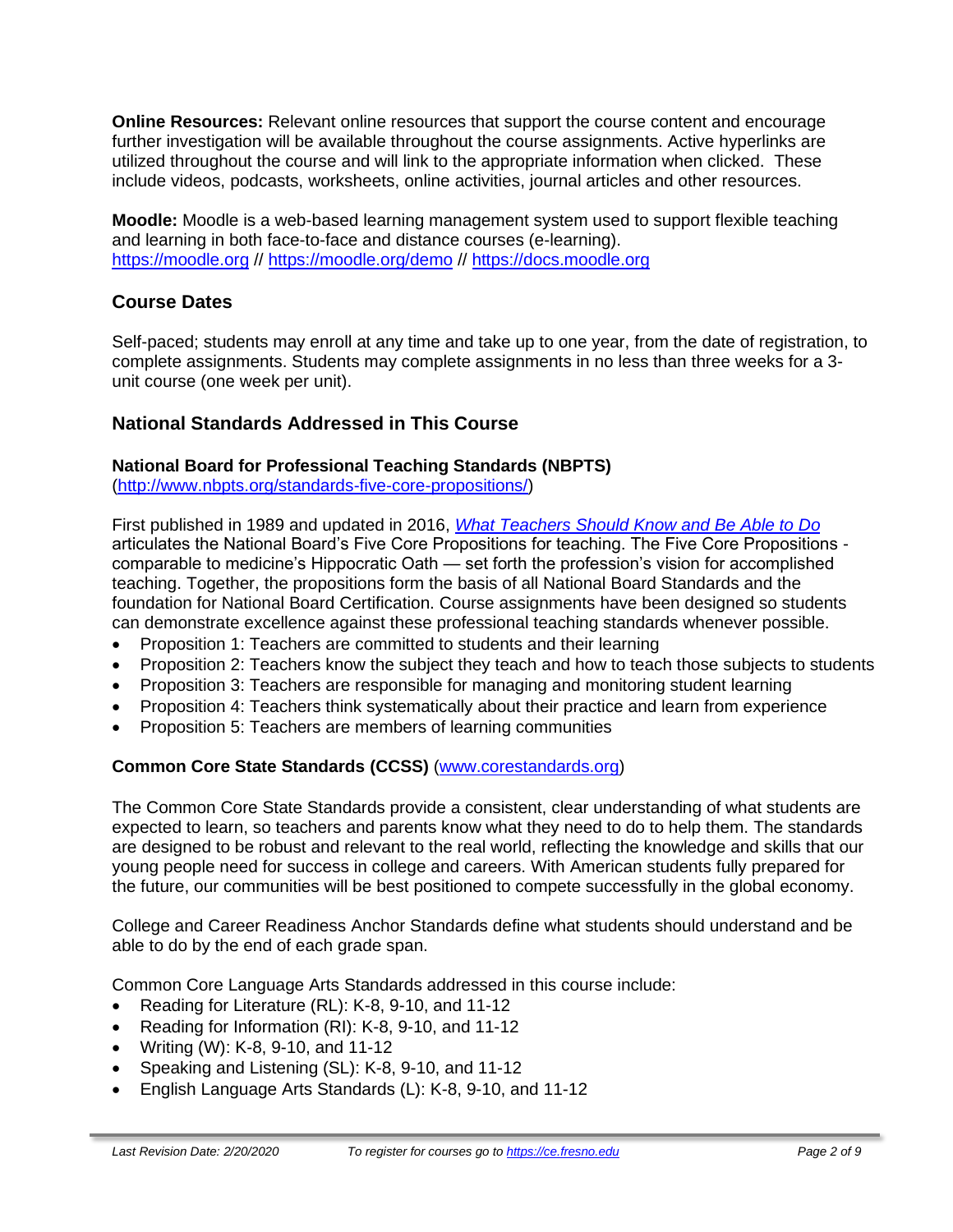# **Continuing Education Program Student Learning Outcomes**

| CE <sub>1</sub> | Demonstrate proficient written communication by articulating a clear focus,<br>synthesizing arguments, and utilizing standard formats in order to inform and<br>persuade others, and present information applicable to targeted use.                                    |
|-----------------|-------------------------------------------------------------------------------------------------------------------------------------------------------------------------------------------------------------------------------------------------------------------------|
| CE <sub>2</sub> | Demonstrate comprehension of content-specific knowledge and the ability to apply it<br>in theoretical, personal, professional, or societal contexts.                                                                                                                    |
| CE <sub>3</sub> | Reflect on their personal and professional growth and provide evidence of how such<br>reflection is utilized to manage personal and professional improvement.                                                                                                           |
| CE <sub>4</sub> | Apply critical thinking competencies by generating probing questions, recognizing<br>underlying assumptions, interpreting and evaluating relevant information, and<br>applying their understandings to the professional setting.                                        |
| CE <sub>5</sub> | Reflect on values that inspire high standards of professional and ethical behavior as<br>they pursue excellence in applying new learning to their chosen field.                                                                                                         |
| CE <sub>6</sub> | Identify information needed in order to fully understand a topic or task, organize that<br>information, identify the best sources of information for a given enquiry, locate and<br>critically evaluate sources, and accurately and effectively share that information. |

# **Student Learning Outcomes (SLOs) for This Course**

|    | <b>Student Learning Outcomes for This Course</b><br>By the end of this course student will be able to:                                                                    | <b>National Standards</b><br><b>Addressed in This</b><br>Course* | Continuing<br><b>Education Program</b><br><b>Student Learning</b><br><b>Outcomes</b><br>Addressed** |  |
|----|---------------------------------------------------------------------------------------------------------------------------------------------------------------------------|------------------------------------------------------------------|-----------------------------------------------------------------------------------------------------|--|
|    | 1. Confidently utilize a variety of technological<br>tools in teaching of social studies and<br>understand a need for the use of technology<br>in social studies lessons. | <b>NBPTS 1, 4, 5</b>                                             | CE 3, 5                                                                                             |  |
|    | 2. Review and gain confidence in teaching<br>history/social studies (Kindergarten through<br>Grade 12) in accordance with state and<br>national standards.                | NBPTS 1, 2, 3, 4                                                 | CE <sub>6</sub>                                                                                     |  |
| 3. | Integrate content knowledge in their<br>narrative writings and practical applications.                                                                                    | <b>NBPTS 2, 3, 4</b>                                             | CE 1, 2, 6                                                                                          |  |
| 4. | Discover ordinary and extraordinary people<br>and places that affected the history of<br>California.                                                                      | <b>NBPTS 2, 3, 4</b>                                             | CE 2, 6                                                                                             |  |
|    | 5. Utilize historical thinking skills that<br>differentiate between past, present, and<br>future; seek and evaluate evidence; interpret<br>historical records and myths.  | <b>NBPTS 2, 3, 4</b>                                             | CE 2, 6                                                                                             |  |
|    | 6. Curating collections of books and other<br>resources for students.                                                                                                     | NBPTS 1, 2, 3, 4                                                 | CE 3, 5, 6                                                                                          |  |
|    | 7. Write standard based lessons for use in<br>classroom settings.                                                                                                         | NBPTS 1, 2, 3, 4                                                 | CE 1, 2, 4, 5, 6                                                                                    |  |
|    | 8. Review and use biographical sources when<br>creating lesson plans to engage students,<br>develop critical thinking skills, and construct<br>knowledge.                 | NBPTS 2, 4                                                       | CE 2, 4, 5, 6                                                                                       |  |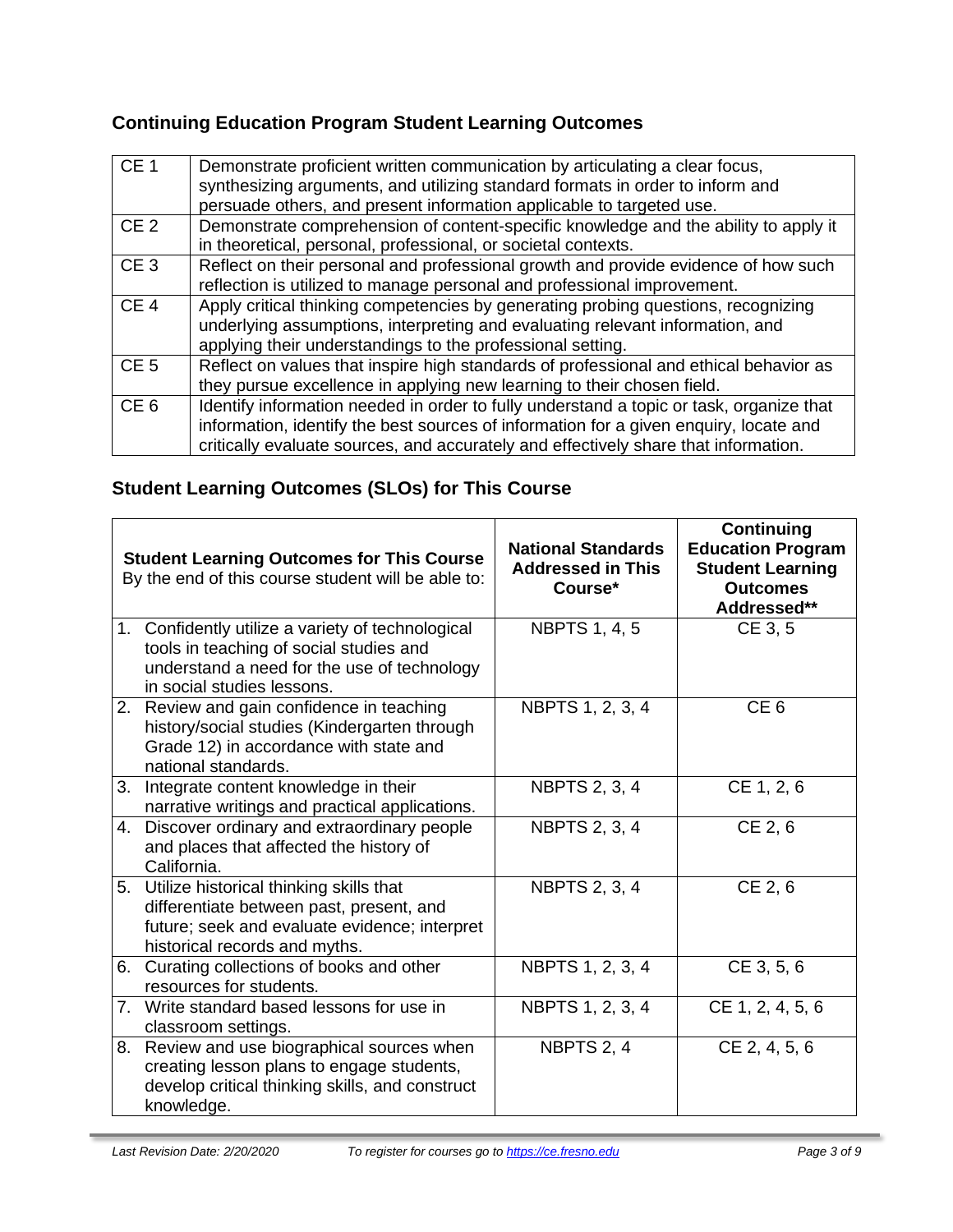| 9. Acquire historical understandings of<br>California and its communities - drawn from<br>the record of human aspirations, strivings,<br>accomplishments, and failures by means of<br>oral histories. | NBPTS 2, 4 | CE 2, 4, 6 |
|-------------------------------------------------------------------------------------------------------------------------------------------------------------------------------------------------------|------------|------------|
| 10. Understand the impact the mission and<br>historic El Pueblo, had on the building of Los<br>Angeles as the metropolitan city it has<br>become.                                                     | NBPTS 2, 4 | CE 2, 4, 6 |
| 11. Identify and describe Native Americans living<br>in the Los Angeles County area, including<br>their customs and treatment during the<br>Spanish, Mexican, and American Periods.                   | NBPTS 2, 4 | CE 2, 4, 6 |

\* Please refer to the section on **National Standards Addressed in This Course**

\*\* Please refer to the section on **Continuing Education Program Student Learning Outcomes**

# **Topics, Assignments, and Activities**

| <b>Module</b><br><b>Module Title</b>                                                          | <b>Module Assignments and Activities</b>                                                                                                                                                                                                                                                                                                                | <b>Points</b><br><b>Possible</b><br>for Each<br><b>Assignment</b> |
|-----------------------------------------------------------------------------------------------|---------------------------------------------------------------------------------------------------------------------------------------------------------------------------------------------------------------------------------------------------------------------------------------------------------------------------------------------------------|-------------------------------------------------------------------|
| <b>Welcome Module</b>                                                                         | Introduction video<br>$\bullet$<br><b>Course Syllabus</b><br>$\bullet$<br>Introduce Yourself Forum<br>$\bullet$<br><b>Moodle Online Tutorial</b><br>٠                                                                                                                                                                                                   |                                                                   |
| Module $1 -$<br><b>Teaching History</b><br>with Biographies<br><b>Blog</b>                    | Read: La Reina 1 - 42<br>$\bullet$<br>Read: Constructing Historical Profiles with Digital<br>$\bullet$<br><b>Natives</b><br><b>Watch: Charles Fletcher Lummis</b><br>$\bullet$<br>Watch: Charles Lummis - Reimagining the American<br>West<br>1.1 Assignment: Set Up Blog<br>1.2 Forum: Using Biographies and Digital Means in<br>$\bullet$<br>Teaching | 30 pts<br>20 pts                                                  |
| Module $2 -$<br>Southwest Museum<br>and Native American<br><b>History</b><br><b>Blog Post</b> | Read: La Reina 43 -87<br>$\bullet$<br><b>Watch: Southwest Museum</b><br>$\bullet$<br><b>Watch: Native American History</b><br>2.1 Assignment: First Blog Post - Investigate Tongva<br>$\bullet$<br>Tribe<br>2.2 Forum: Native Inhabitants and Utilizing Blogs<br>$\bullet$                                                                              | 50 pts<br>20 pts                                                  |
| Module $3-$<br>El Pueblo de Los<br>Angeles<br>VoiceThread                                     | Read: La Reina 88 - 123<br>$\bullet$<br>Read: Using Biography to Help Young Learners<br>$\bullet$<br>Watch: El Pueblo de Los Angeles<br>$\bullet$<br>3.1 Assignment: VoiceThread<br>3.2 Forum: El Pueblo<br>$\bullet$                                                                                                                                   | 50 pts<br>20 pts                                                  |
| Module $4-$<br>La Brea<br><b>Booktalk Video</b>                                               | Read: La Reina 124 - 160<br>$\bullet$<br>Watch: George C. Page Museum and La Brea Tar Pits<br>Watch: California's Gold at La Brea<br>$\bullet$                                                                                                                                                                                                          |                                                                   |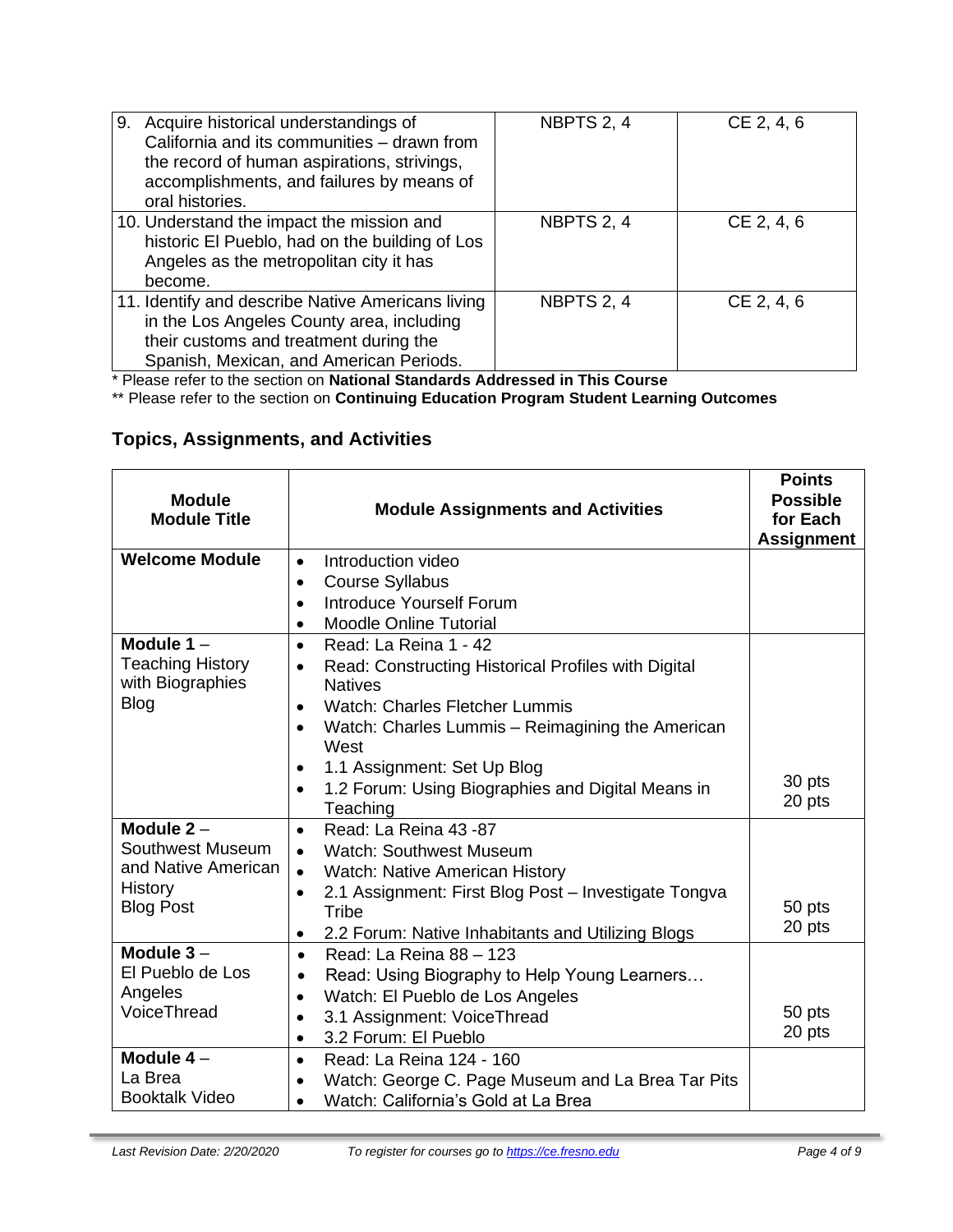| <b>Module</b><br><b>Module Title</b> | <b>Module Assignments and Activities</b>        | <b>Points</b><br><b>Possible</b><br>for Each<br><b>Assignment</b> |
|--------------------------------------|-------------------------------------------------|-------------------------------------------------------------------|
|                                      | 4.1 Assignment: Create a Booktalk Video<br>٠    | 50 pts                                                            |
|                                      | 4.2 Assignment: La Brea Tar Pits and Booktalks  | 20 pts                                                            |
| Module $5-$                          | Read: La Reina 161 - 208<br>$\bullet$           |                                                                   |
| San Gabriel Mission                  | <b>Watch: Mission San Gabriel</b><br>$\bullet$  |                                                                   |
| <b>BIO Cube</b>                      | 5.1 Assignment: BIO Cube                        | 50 pts                                                            |
|                                      | 5.2 Forum: San Gabriel Mission                  | 20 pts                                                            |
| Module $6-$                          | <b>Read: Provided Resources</b><br>$\bullet$    |                                                                   |
| <b>Colton Hall</b>                   | 6.1 Assignment: Biography Lesson Plan           | $100$ pts                                                         |
| Lesson Plan                          | 6.2 Turn in Final Blog                          | 200 pts                                                           |
|                                      | 6.3 Forum: Teaching History Through Biographies | 20 pts                                                            |
| Course Wrap-up -                     | <b>Final Reflection Forum</b><br>٠              |                                                                   |
| Grading and                          | <b>Course Evaluation</b>                        |                                                                   |
| Evaluation                           | <b>Course Completion Checklist</b>              |                                                                   |
|                                      | <b>Grade Request / Transcript Request</b>       |                                                                   |
| <b>TOTAL POINTS</b><br>650 points    |                                                 |                                                                   |

# **Grading Policies, Rubrics, and Requirements for Assignments**

#### **Grading Policies**

- Assignments will be graded per criteria presented in the course rubrics.
- $A = 90-100\%$  and  $B = 80-89\%$ , (anything below 80% will not receive credit.)
- The discernment between an A or a B letter grade is at the discretion of the instructor based on the quality of work submitted (see course rubrics).
- Coursework falling below a B grade will be returned with further instructions.
- All assignments must be completed to receive a grade and are expected to reflect the quality that teacher-training institutions require of professional educators. If completed assignments do not meet this standard, students will be notified with further instructions from the instructor.

| .<br>Grade | Percentage | <b>Description</b> | <b>Rubric</b>                                                                                                                                                                                   |
|------------|------------|--------------------|-------------------------------------------------------------------------------------------------------------------------------------------------------------------------------------------------|
| A          | 90-100%    | <b>Excellent</b>   | Meets all course / assignment requirements with<br>significant evidence of subject mastery and                                                                                                  |
|            |            |                    | demonstration of excellent graduate level professional<br>development scholarship.                                                                                                              |
| B          | 80-89%     | Very Good          | Adequately meets criteria for all course/assignment<br>requirements - demonstrates subject competency<br>with very good graduate level professional<br>development scholarship.                 |
| <b>NC</b>  | Below 80%  | Unacceptable       | Does not meet the minimum criteria for all<br>course/assignment requirements and demonstrated<br>little, if any, evidence of acceptable graduate level<br>professional development scholarship. |

#### **Grading Rubrics**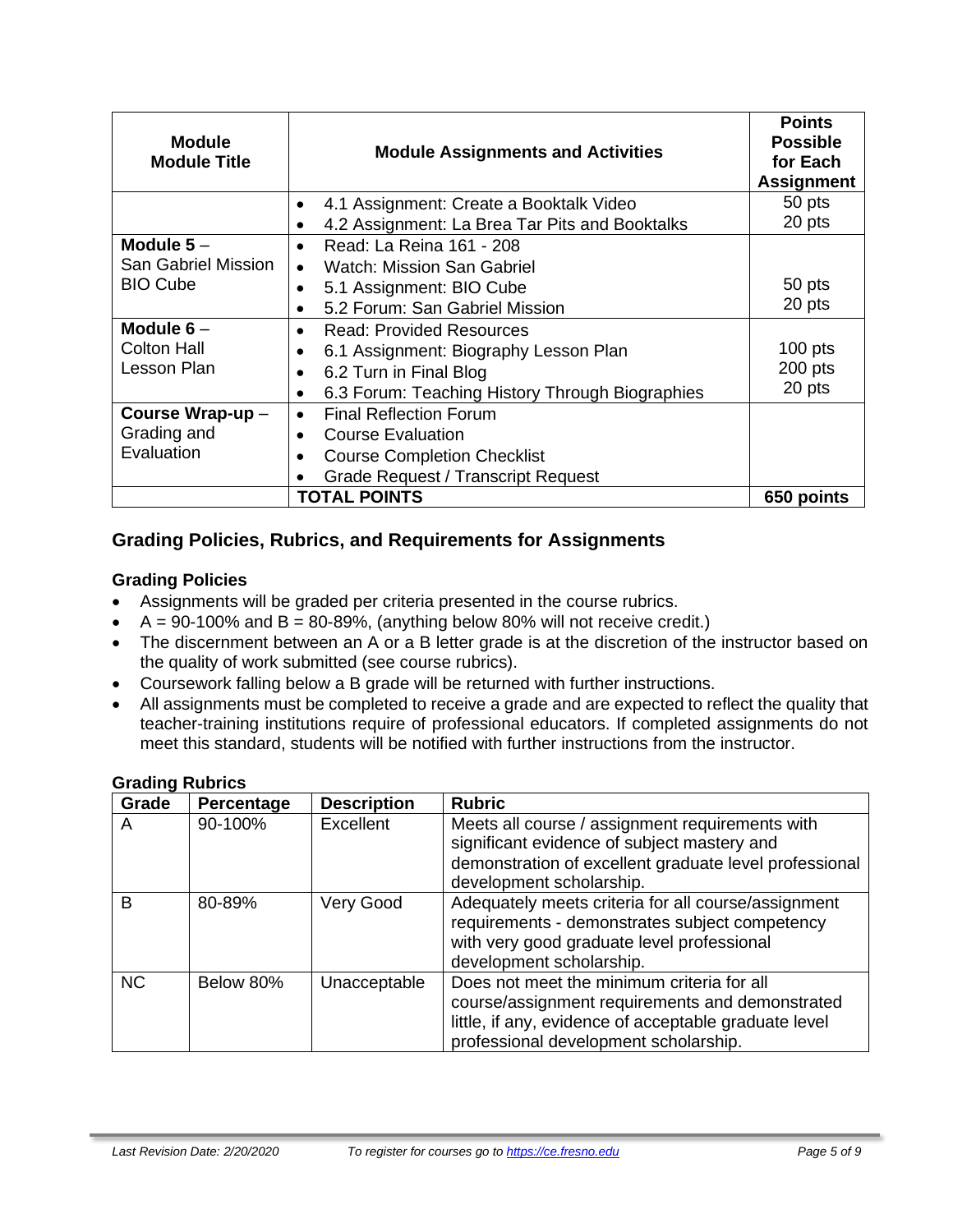#### **Writing Requirements**

- **Superior:** Writing is clear, succinct, and reflects graduate level expectations. Clearly addresses all parts of the writing task. Maintains a consistent point of view and organizational structure. Include relevant facts, details, and explanations.
- **Standard:** Writing is acceptable with very few mistakes in grammar and spelling. Addresses most parts of the writing task. Maintains a mostly consistent point of view and organizational structure. Include mostly relevant facts, details, and explanations.
- **Sub-standard:** Writing contains noticeable mistakes in grammar and spelling. Does not address all parts of the writing task. Lacks a consistent point of view and organization structure. May include marginally relevant facts, details, and explanations.

#### **Lesson Plan Requirements**

- **Superior:** Instructional goals and objectives clearly stated. Instructional strategies appropriate for learning outcome(s). Method for assessing student learning and evaluating instruction is clearly delineated and authentic. All materials necessary for student and teacher to complete lesson clearly listed.
- **Standard:** Instructional goals and objectives are stated but are not easy to understand. Some instructional strategies are appropriate for learning outcome(s). Method for assessing student learning and evaluating instruction is present. Most materials necessary for student and teacher to complete lesson are listed.
- **Sub-standard:** Instructional goals and objectives are not stated. Learners cannot tell what is expected of them. Instructional strategies are missing or strategies used are inappropriate. Method for assessing student learning and evaluating instruction is missing. Materials necessary for student and teacher to complete lesson are missing.

#### **Discussion Forum Requirements**

- **Superior:** Response was at least 1 page (3 fully developed paragraphs) in length. Thoroughly answered all the posed questions, followed all the assignment directions, proper grammar and no spelling errors. Language is clear, concise, and easy to understand. Uses terminology appropriately and is logically organized.
- **Standard:** Response was ½ to 1 page in length (2-3 fully developed paragraphs). Answered all the questions but did not provide an in-depth analysis, followed most of the assignment directions, proper grammar and no spelling errors. Language is comprehensible, but there a few passages that are difficult to understand. The organization is generally good.
- **Sub-standard:** Response was less than ½ page in length (1 paragraph). Did not answer all the required questions and/or statements or responses were superficial, vague, or unclear, did not follow the assignment directions, many grammar and spelling errors. Is adequately written, but may use some terms incorrectly; may need to be read two or more times to be understood.

### **Instructor/Student Contact Information**

Throughout the course participants will be communicating with the instructor and their classmates on a regular basis using asynchronous discussion forums. A virtual office is utilized for class questions and students are provided with instructor contact information in the event they want to make email contact. In addition, students are encouraged to email the instructor at any time. Students will also receive feedback on the required assignments as they are submitted.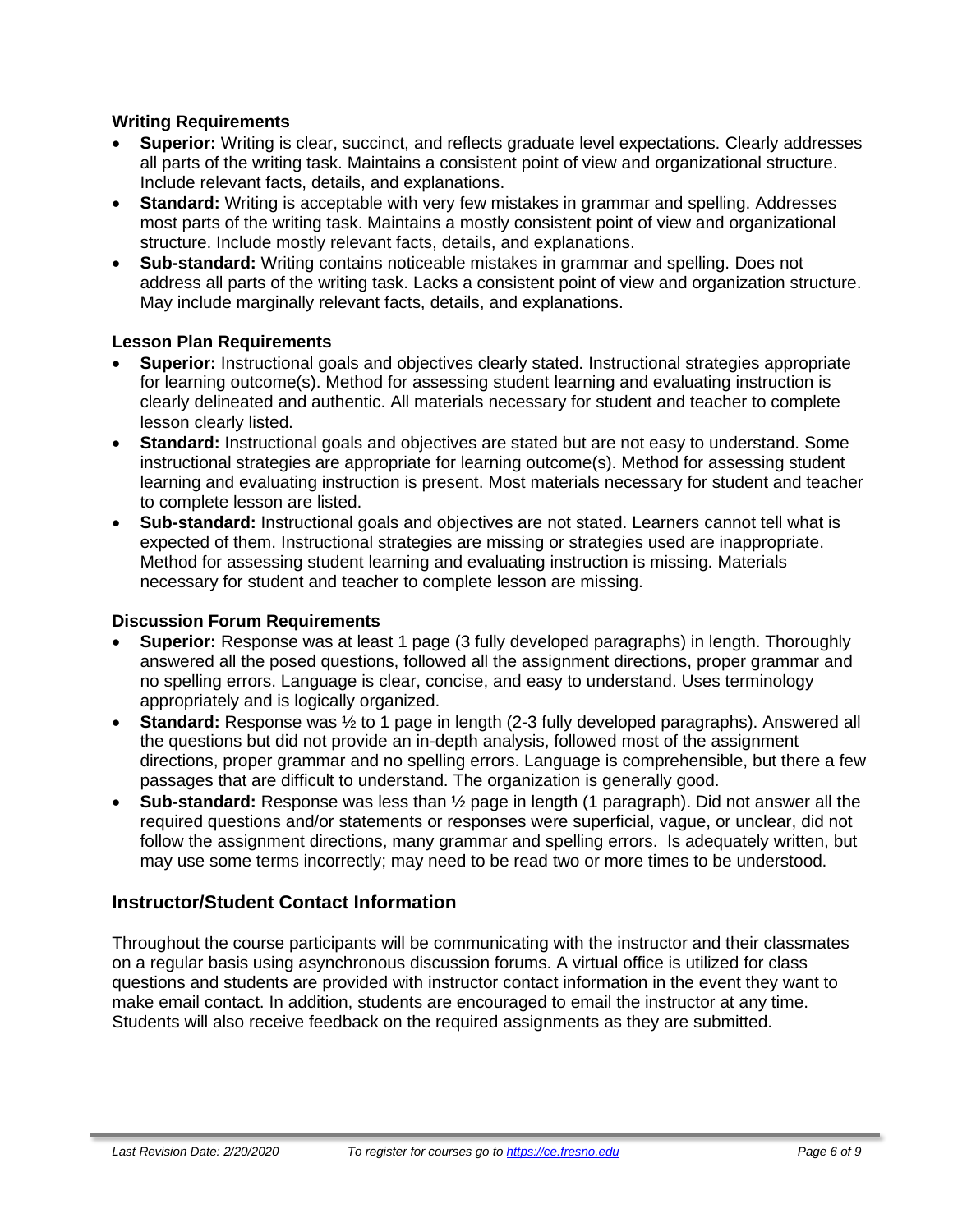### **Discussion Forums**

Participation is an important expectation of this course and all online courses. Online discussions promote reflection and analysis while allowing students to appreciate and evaluate positions that others express. While students may not be engaging with the same students throughout this course they will be expected to offer comments, questions, and replies to the discussion question whenever possible. The faculty role in the discussion forum is that of an observer and facilitator.

### **Coursework Hours**

Based on the Carnegie Unit standard, a unit of graduate credit measures academic credit based on the number of hours the student is engaged in learning. This includes all time spent on the course: reading the textbook, watching videos, listening to audio lessons, researching topics, writing papers, creating projects, developing lesson plans, posting to discussion boards, etc. Coursework offered for FPU Continuing Education graduate credit adheres to 45 hours per semester unit for the 900-level courses. Therefore, a student will spend approximately 135 hours on a typical 3-unit course.

# **Services for Students with Disabilities**

Students with disabilities are eligible for reasonable accommodations in their academic work in all classes. In order to receive assistance, the student with a disability must provide the Academic Support Center with documentation, which describes the specific disability. The documentation must be from a qualified professional in the area of the disability (i.e. psychologist, physician or educational diagnostician). Students with disabilities should contact the Academic Support Center to discuss academic and other needs as soon as they are diagnosed with a disability. Once documentation is on file, arrangements for reasonable accommodations can be made. For more information and for downloadable forms, please go to [https://www.fresno.edu/students/academic](https://www.fresno.edu/students/academic-support/services-students-disabilities)[support/services-students-disabilities.](https://www.fresno.edu/students/academic-support/services-students-disabilities)

### **Plagiarism and Academic Honesty**

All people participating in the educational process at Fresno Pacific University are expected to pursue honesty and integrity in all aspects of their academic work. Academic dishonesty, including plagiarism, will be handled per the procedures set forth in the Fresno Pacific University Catalogue <https://www.fresno.edu/students/registrars-office/academic-catalogs>

# **Technology Requirements**

To successfully complete the course requirements, course participants will need Internet access, can send and receive email, know how to manage simple files in a word processing program, and have a basic understanding of the Internet. Please remember that the instructor is not able to offer technical support. If you need technical support, please contact your Internet Service Provider.

**Moodle:** This course will be delivered totally online. Moodle is a learning management system that provides students access to online resources, documents, graded assignments, quizzes, discussion forums, etc. Moodle is easy to learn and has a friendly user interface. To learn more about Moodle, go to [https://docs.moodle.org/33/en/Student\\_FAQ.](https://docs.moodle.org/33/en/Student_FAQ) There are also some student tutorials on the Center for Online Learning website at Fresno Pacific University - [https://col.fresno.edu/student.](https://col.fresno.edu/student)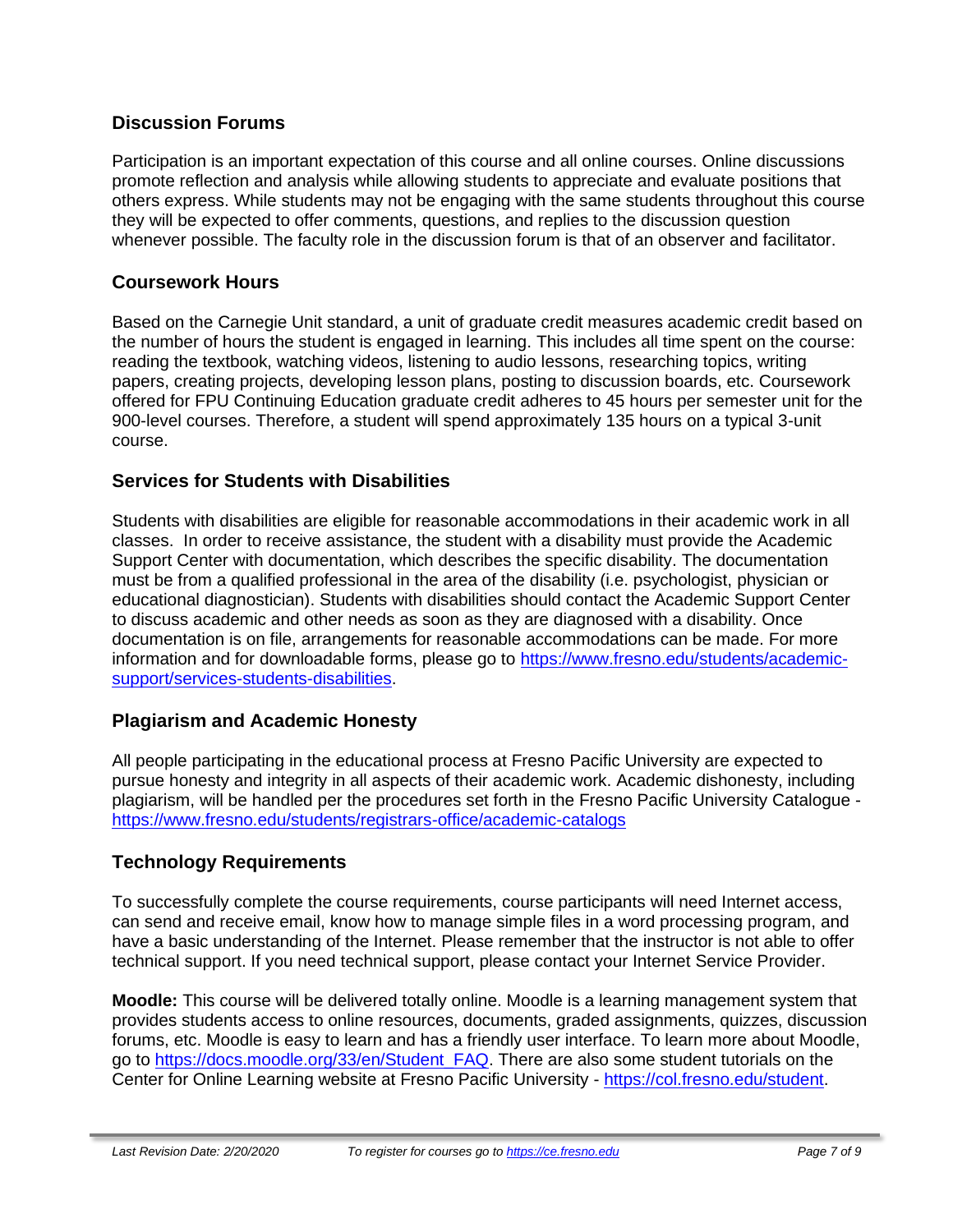**Moodle Site Login and Passwords:** Students will need to have internet access to log onto [https://ce-connect.fresno.edu.](https://ce-connect.fresno.edu/) The username and password numbers for Moodle access will be sent to you by the university using the email address you submitted at the time of registration. The instructor will then contact you with a welcome communication. If you need help with your username and password recovery, please contact the Continuing Education office at (800) 372- 5505 or (559) 453-2000 during regular office hours - Mon-Fri 8:00 am to 5:00 pm. or email them at [prof.dev@fresno.edu.](mailto:prof.dev@fresno.edu)

**Getting Help with Moodle:** If you need help with Moodle, please contact the Center for Online Learning (COL), by telephone or the website. Help by phone (559) 453-3460 is available Mon-Thurs 8:00 am to 8:00 pm and on Fridays from 8:00 am to 5:00 pm, or by filling out a "Request Services" form at [https://col.fresno.edu/contact/request-services.](https://col.fresno.edu/contact/request-services) Please identify that you are with the "School = Continuing Education".

# **Final Course Grade and Transcripts**

When all work for the course has been completed, students will need to logon to the Continuing Education website [\(https://ce.fresno.edu/my-account\)](https://ce.fresno.edu/my-account) and "Request Final Grade". Once the instructor receives the requests and submits the grade online, students may log back in to view their Final Grade Report or order transcripts online. Please allow at least two weeks for the final grade to be posted. For more information, see the Continuing Education Policies and Procedures at [https://ce.fresno.edu/ce-policies-and-procedures.](https://ce.fresno.edu/ce-policies-and-procedures)

# **University Policies and Procedures**

Students are responsible for becoming familiar with the information presented in the Academic Catalog and for knowing and observing all policies and procedures related to their participation in the university community. A summary of university policies may be found on the university website at [https://www.fresno.edu/students/registrars-office/academic-catalogs.](https://www.fresno.edu/students/registrars-office/academic-catalogs)

# **Fresno Pacific University Student Learning Outcomes**

**Student Learning Outcomes Oral Communication:** Students will *exhibit* clear, engaging, and confident oral communication – in both individual and group settings – and will critically *evaluate*  content and delivery components.

**Written Communication:** Students will *demonstrate* proficient written communication by *articulating* a clear focus, *synthesizing* arguments, and utilizing standard formats in order to *inform* and *persuade* others.

**Content Knowledge:** Students will *demonstrate* comprehension of content-specific knowledge and the ability to apply it in theoretical, personal, professional, or societal contexts.

**Reflection**: Students will *reflect* on their personal and professional growth and *provide evidence*  of how such reflection is utilized to manage personal and vocational improvement.

**Critical Thinking:** Students will *apply* critical thinking competencies by *generating* probing questions, *recognizing* underlying assumptions, *interpreting* and *evaluating* relevant information, and *applying* their understandings to new situations.

**Moral Reasoning:** Students will *identify* and *apply* moral reasoning and ethical decision-making skills, and *articulate* the norms and principles underlying a Christian world-view.

**Service**: Students will *demonstrate* service and reconciliation as a way of leadership.

**Cultural and Global Perspective:** Students will *identify* personal, cultural, and global perspectives and will employ these perspectives to *evaluate* complex systems.